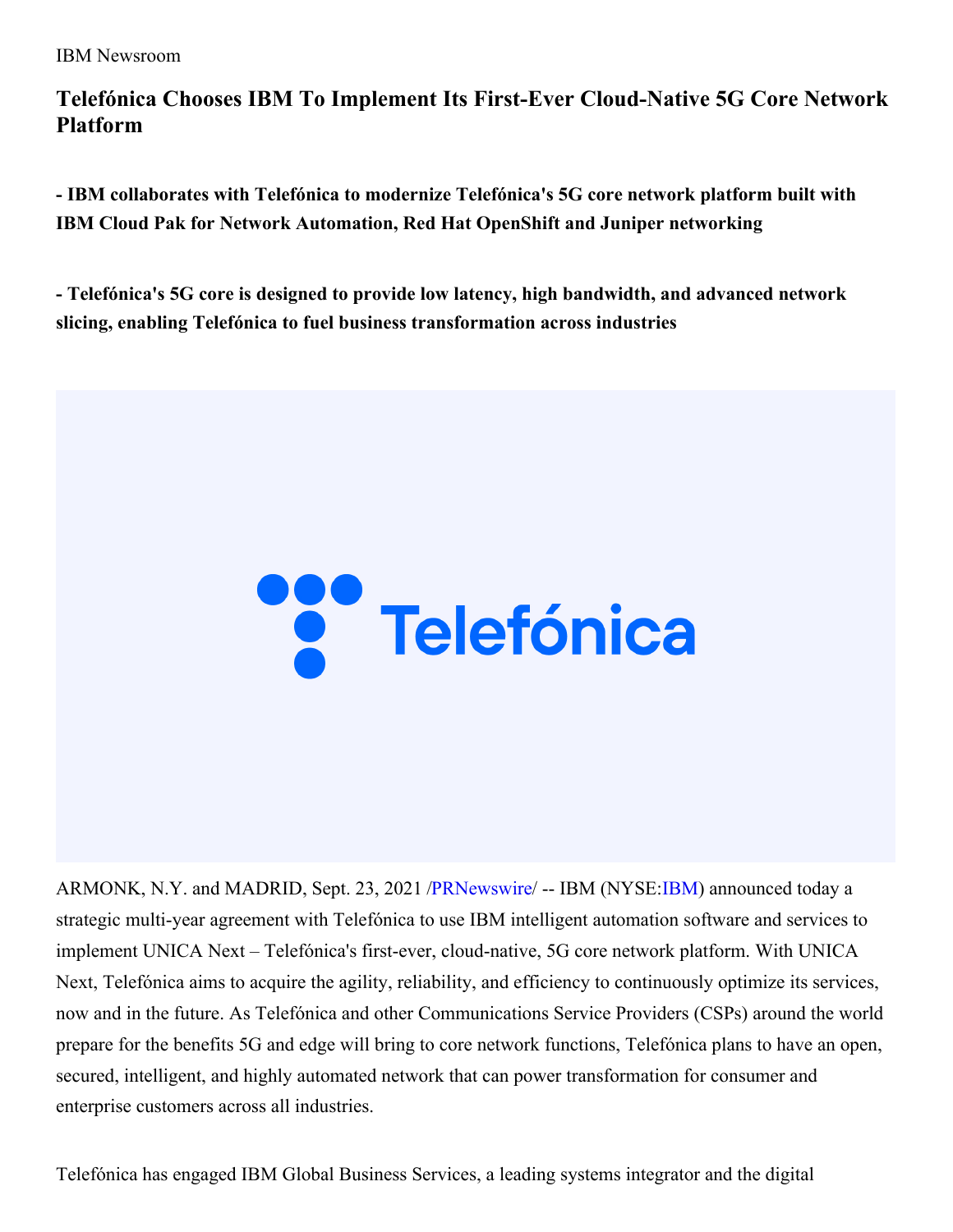transformation services and consultancy arm of IBM, Red Hat and Juniper networking to deploy the cloudnative platform. The platform is planned to be a new open-standard open-networking technology compliant platform that will be deployed across multiple central, regional, and distributed data centers offering low latency and high bandwidth, while able to deliver services in an agile manner. UNICA Next data centers are planned to be deployed starting in October 2021 and its scalable architecture is designed to address ETSI and other relevant industry standards.

The new network is built on IBM Cloud Pak for Network Automation, Red Hat OpenShift, and Juniper Networks Apstra and QFX technology aligned to deliver streamlined end-to-end orchestration and operations. The platform will enable continuous improvements in deployment and management, including enabling new services that deliver enhanced customer value. The integration of IBM Cloud Pak for Network Automation software with UNICA Next allows for intent-driven orchestration supporting the end-to-end lifecycle management of different network cloud elements and network functions, including 5G core. Pairing it with the power of Red Hat Open Shift and Advanced Cluster Management for Kubernetes, the combination will present Telefónica with an environment designed for increased observability and control for managing the UNICA Next Kubernetes environment and drive 5G and edge innovation more quickly and with less complexity.

IBM Cloud Pak for Network Automation is AI-powered automation software designed to provide extreme automation, zero-touch provisioning, and closed loop operation capabilities.

These new capabilities will be engineered to allow Telefónica to more quickly deploy network services and new network functions, leveraging the IBM Cloud for [Telecommunications](https://c212.net/c/link/?t=0&l=en&o=3300258-1&h=3644899603&u=https%3A%2F%2Fwww.ibm.com%2Findustries%2Ftelecommunications%2Fnetwork-automation&a=IBM+Cloud+for+Telecommunications) partner ecosystem. Telefónica, as a pioneer in the adoption of open networks, has already deployed a live implementation using the IBM Cloud for Telecommunications in Europe and is continuing to innovate for their customers with speed and improved value.

"Building out the UNICA Next platform with its next-generation network architecture shows how important it is to build the infrastructure now to support the deployment of 5G. 5G has the potential to support thousands of use cases and applications for consumers and enterprises in all industries. Our collaboration will not only help us to harness the potential of 5G, but also prepare for the future through a hybrid-cloud led technology and business transformation. With IBM, Telefónica is combining the latency and bandwidth advancements of 5G with the customization and intelligence of the cloud: we anticipate the results will be transformative in Europe and beyond," said Javier Gutierrez, director of strategy, network, and IT development for Telefónica.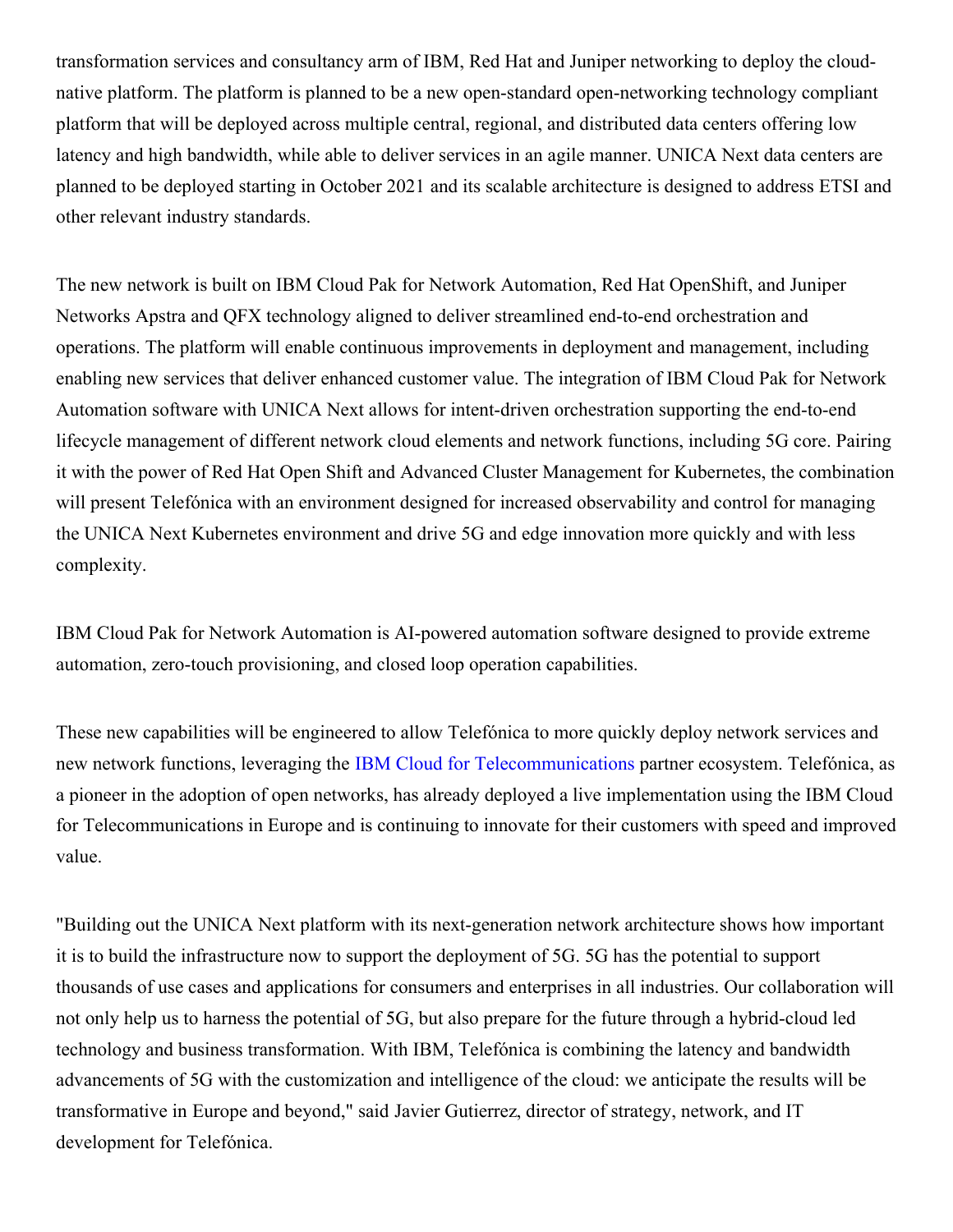"We are proud to partner with Telefónica to reach this historic moment for the telecommunications industry in Europe," said Steve Canepa, managing director, IBM Global Communications Sector. "This implementation of Telefónica's cloud-native, 5G core network platform reflects IBM's significant investments in AI-powered automation software and the telco prime systems integration expertise required to deploy modern telecommunication networks – core, access, and edge. We are energized by the opportunity to enable Telefónica and all our clients to modernize their networks and enable new revenue-generating services that deliver tremendous value to consumer and enterprise customers."

IBM Global Telco Solutions Lab in Coppell, Texas, connected along with Telefónica's Network Cloud Lab in Madrid, will help accelerate UNICA Next's evolution by building new fully integrated releases using CI/CD methodology for ongoing life-cycle upgrades to the existing UNICA Next platform. By working with IBM in this way, Telefónica will be able to increase agility and data security and continue to innovate and transform, drawing on IBM's large network function ecosystem, Red Hat's vast ecosystem of certified partners, and Juniper's relationships with network function and hardware vendors.

Juniper is committed to bringing the power of open hybrid cloud architecture to clients around the world. As a member of the IBM Cloud for Telecommunications ecosystem, Juniper is proud to support IBM and Red Hat as they work with Telefónica to build and deploy a modern 5G network.

Statements regarding IBM's future direction and intent are subject to change or withdrawal without notice, and represent goals and objectives only.

## **About Telefónica**

Telefónica is a leading telecommunications service provider globally. The company offers fixed and mobile connectivity, as well as a wide range of digital services for individual consumers and enterprises. Telefónica has 367 million clients spanning Europe and Latin America. Telefónica is a private company whose shares are listed as TEF on the Bolsa de Madrid, the New York Stock Exchange, and the Bolsa de Valores de Lima. [https://www.telefonica.com/es/home](https://c212.net/c/link/?t=0&l=en&o=3300258-1&h=787152730&u=https%3A%2F%2Fwww.telefonica.com%2Fes%2Fhome&a=https%3A%2F%2Fwww.telefonica.com%2Fes%2Fhome)

## **About IBM**

To learn more about IBM Global Business Services, please visit: [https://www.ibm.com/services](https://c212.net/c/link/?t=0&l=en&o=3300258-1&h=2233033215&u=https%3A%2F%2Fwww.ibm.com%2Fservices&a=https%3A%2F%2Fwww.ibm.com%2Fservices)

For more information about IBM Cloud Pak for Network Automation, please visit: [https://www.ibm.com/cloud/cloud-pak-for-network-automation](https://c212.net/c/link/?t=0&l=en&o=3300258-1&h=3626985439&u=https%3A%2F%2Fwww.ibm.com%2Fcloud%2Fcloud-pak-for-network-automation&a=https%3A%2F%2Fwww.ibm.com%2Fcloud%2Fcloud-pak-for-network-automation)